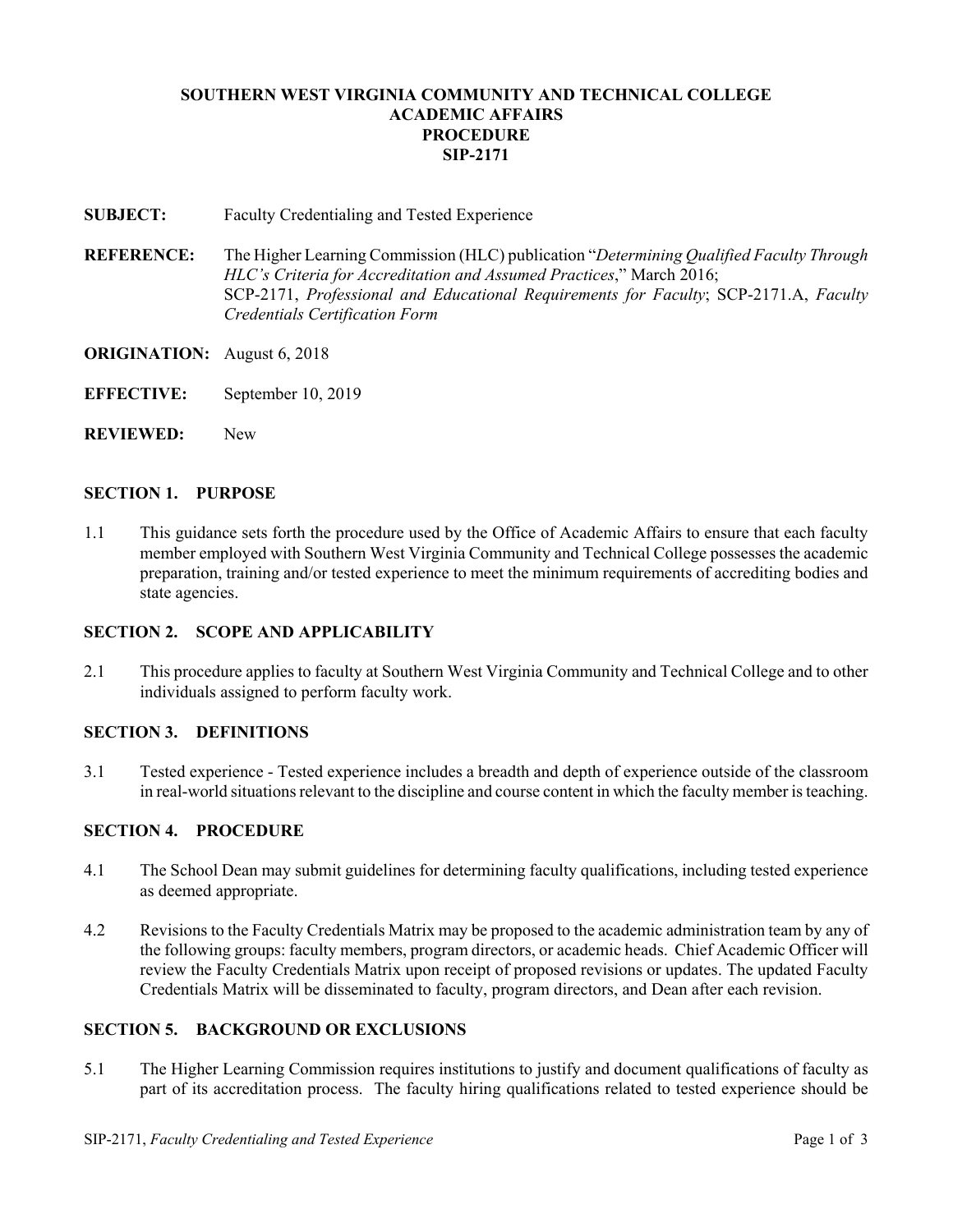reviewed and approved through the faculty governance process at the institution.

### **SECTION 6. GENERAL PROVISIONS**

6.1 The general information related to the faculty credentialing procedure for implementation and review of tested experience for faculty qualification.

# **SECTION 7. RESPONSIBILITIES**

- 7.1 Division Heads/Lead Faculty Division Heads/Lead Faculty members will define minimum faculty qualification guidelines, with input from faculty, including tested experience as appropriate. These guidelines are forwarded to the School Dean for review and approval.
- 7.2 School Dean The School Dean reviews the proposed minimum qualification guidelines for approval and then forwards the guidelines to the Faculty Senate for review and approval. The School Dean or Chair is responsible for ensuring these guidelines are reviewed every 5 years.
- 7.3 Faculty Senate The Faculty Senate will review the proposed faculty qualifications, including tested experience, for approval. The Faculty Senate will then forward to the Chief Academic Officer.
- 7.4 Chief Academic Officer The Chief Academic Officer, working with his/her respective leadership team and the Human Resources department, maintains a comprehensive list of faculty credential requirements and current credentialing forms.
- 7.5 Human Resources Department The Human Resources department will maintain an electronic database of faculty credentials that contains the same information as in the Faculty Credentials folders. The Human Resources department will use this database to provide accurate, timely information to various accrediting agencies, federal/state agencies, and College departments.

### **SECTION 8. CANCELLATION**

8.1 None

### **SECTION 9. REVIEW STATEMENT**

9.1 This procedure shall be reviewed on a regular basis with a time frame for review to be determined by the President or the President's designee. Upon such review, the Cabinet-level Administrator may recommend to the President's Cabinet that the procedure be amended or repealed.

#### **SECTION 10. SIGNATURES**

|                             | 09/10/2019 |
|-----------------------------|------------|
| President                   | Date       |
| Mano                        | 09/10/2019 |
| Cabinet-level Administrator | Date       |
| Teaching Field: English     |            |

Attachments: SIP-2171.A, Faculty Qualifications Teaching Fields: SIP-2171.B, Faculty Qualifications Teaching Field: Mathematics

SIP-2171, *Faculty Credentialing and Tested Experience* Page 2 of 3